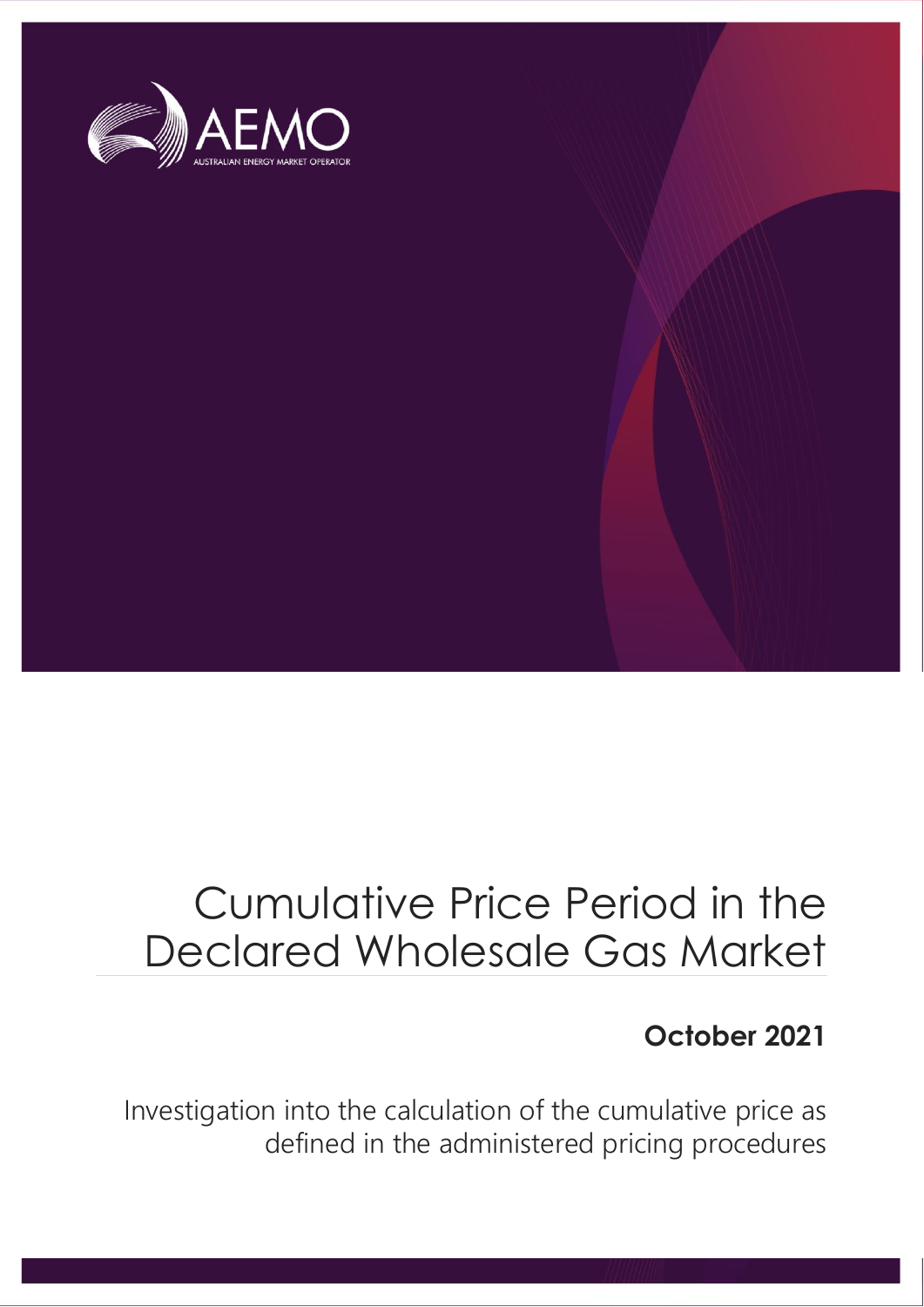## **Important notice**

#### **PURPOSE**

AEMO has prepared this report pursuant to 91BN of the National Gas Law, using information available as at July 2021, unless otherwise specified.

#### **DISCLAIMER**

AEMO has made every effort to ensure the quality of the information in this report but cannot guarantee its accuracy or completeness. Any views expressed in this report are those of AEMO unless otherwise stated, and may be based on information given to AEMO by other persons.

Accordingly, to the maximum extent permitted by law, AEMO and its officers, employees and consultants involved in the preparation of this report:

- make no representation or warranty, express or implied, as to the currency, accuracy, reliability or completeness of the information in this report; and
- are not liable (whether by reason of negligence or otherwise) for any statements or representations in this report, or any omissions from it, or for any use or reliance on the information in it.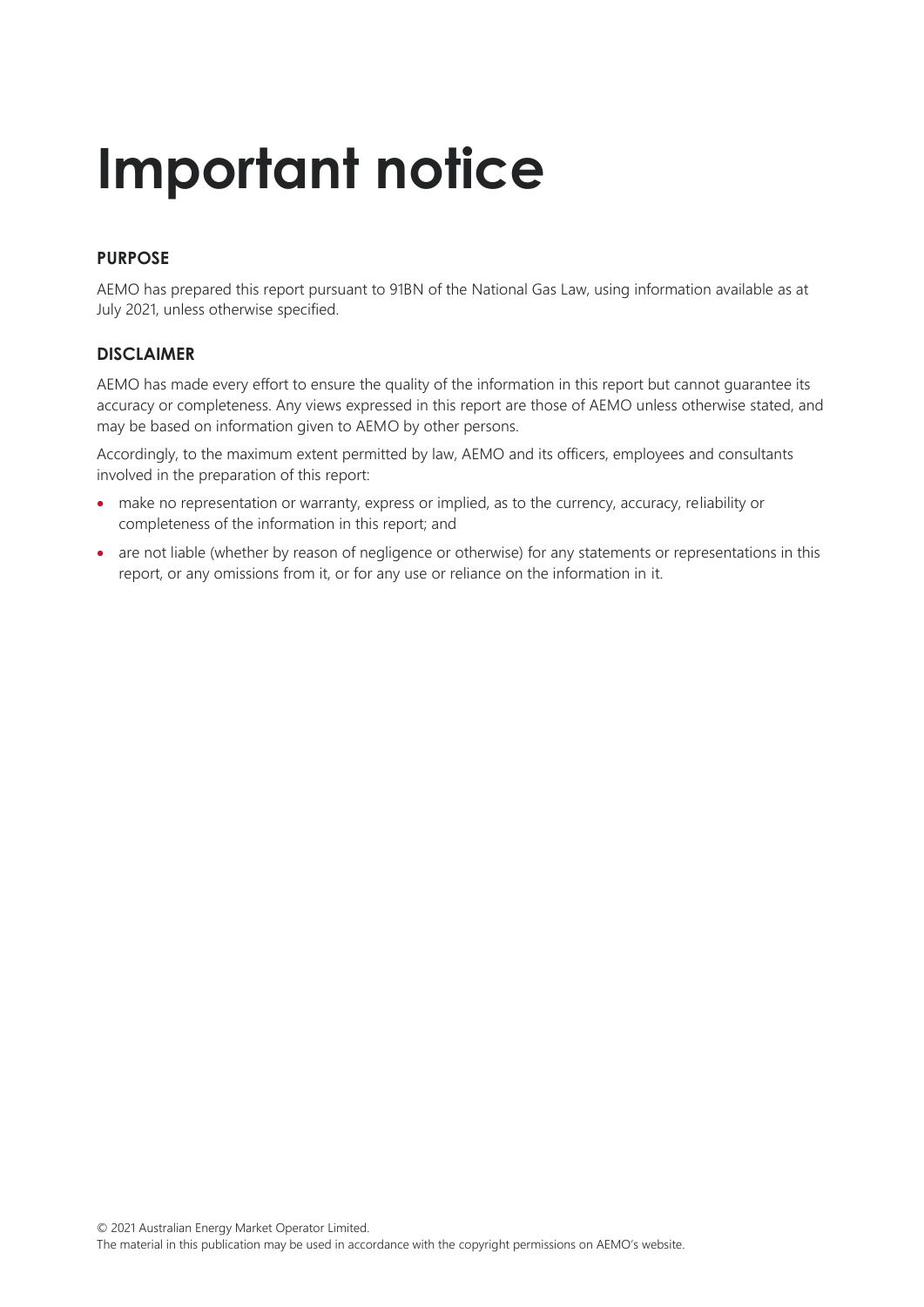### **Contents**

| $\mathbf{1}$ . | <b>Introduction</b>        | Δ |
|----------------|----------------------------|---|
| 2.             | <b>Summary of findings</b> | Δ |
| 3.             | Conclusion                 |   |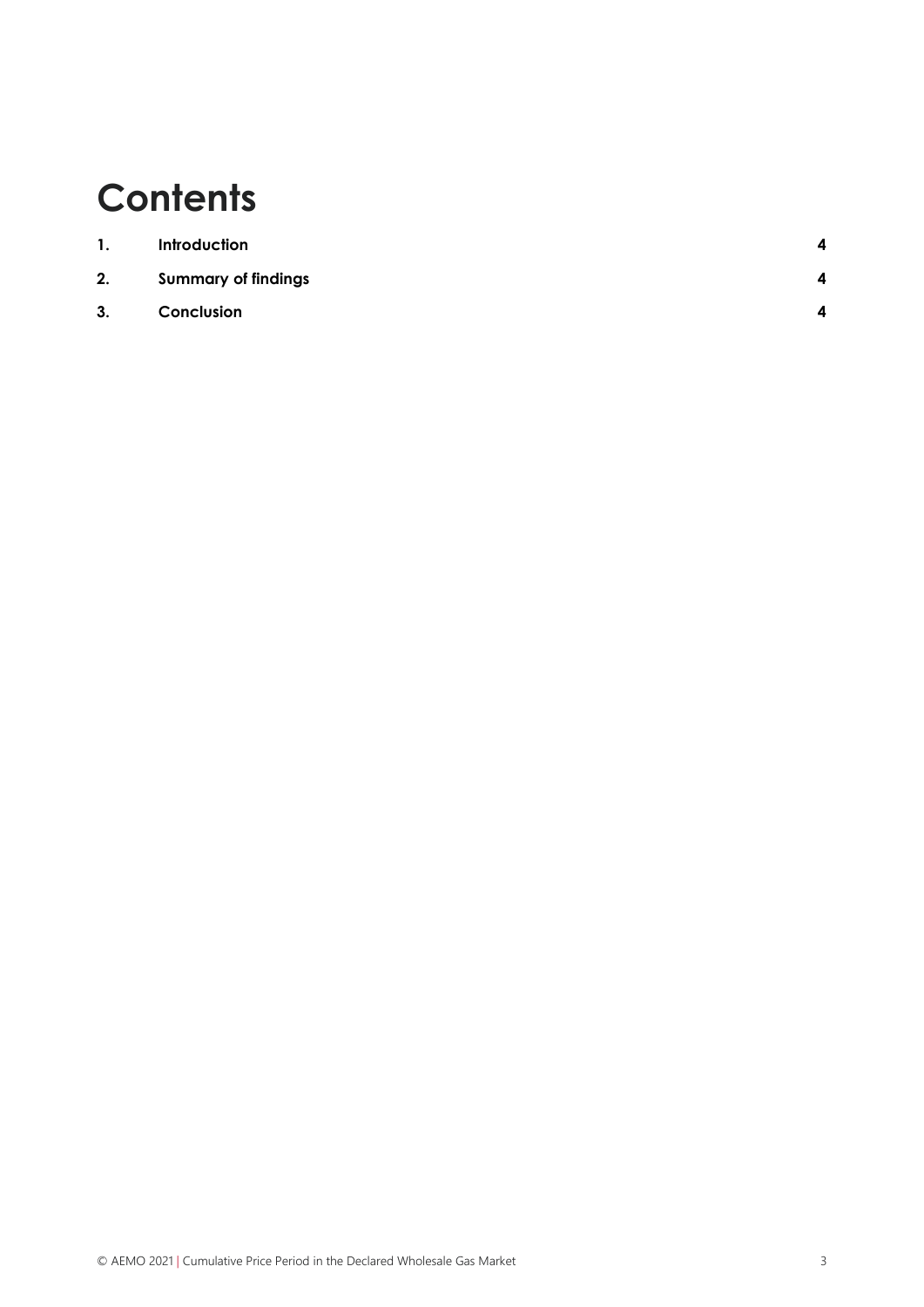## <span id="page-3-0"></span>**1. Introduction**

AEMO is the operator of the Declared Wholesale Gas Market (DWGM) under Part 19 of the National Gas Rules (NGR). The detailed processes of the DWGM are specified in the Wholesale Market Procedures which include how AEMO addresses NGR 224, administered pricing.

The Wholesale Market Administered Pricing Procedures (Procedures) are made under NGR 224, and specify the Administered Price Cap (APC), the Cumulative Price Threshold (CPT) and Cumulative Price Period (CPP) are determined.

In July 2021 it was discovered that the calculation of the CPP was using 36 consecutive intervals instead of the required 35 as outlined in the Procedures.

<span id="page-3-1"></span>This report identifies and investigates this incorrect value.

## **2. Summary of findings**

The CPT is set at \$1,400/GJ under the Procedures in Section 2.2 per the 2018 Gas Market Parameter Review. If the cumulative price<sup>1</sup> is greater than, or equal, to the CPT an administered price period is triggered. During an administered price period, market prices must not exceed the APC of \$40/GJ. These gas market parameters, CPT and APC, are a fundamental aspect of the market's design that assist in limiting financial risk for market participants.

The CPP is specified in the Procedures as being based on the last week, i.e. 35 consecutive scheduling intervals. However, it was discovered in early July 2021 that the cumulative price calculation, in AEMO's market systems, was incorrectly using 36 consecutive scheduling intervals. This was due to the calculation using the previous 35 consecutive schedules as well as the current schedule (instead of 34 previous schedules and the current schedule). Once AEMO became aware of this calculation error, an expedited system change was implemented on 9 July 2021 to align the calculation with the Procedures.

The CPT has never been triggered, even with the additional interval in the calculation and so there has been no market impact from this error.

# <span id="page-3-2"></span>**3. Conclusion**

AEMO has found that there was an incorrect value for the number of scheduling intervals in the calculation of the CPP for an administered price period to be triggered in AEMO's system, and has found that this was not material.

<sup>&</sup>lt;sup>1</sup> The cumulative price is the summation of the marginal clearing prices, where the marginal clearing price is the highest priced bid step that is scheduled for injection in the relevant operating schedule. The marginal clearing price may be higher than the market price where gas has been scheduled for injection above the market price, i.e., out-of-merit-order gas.